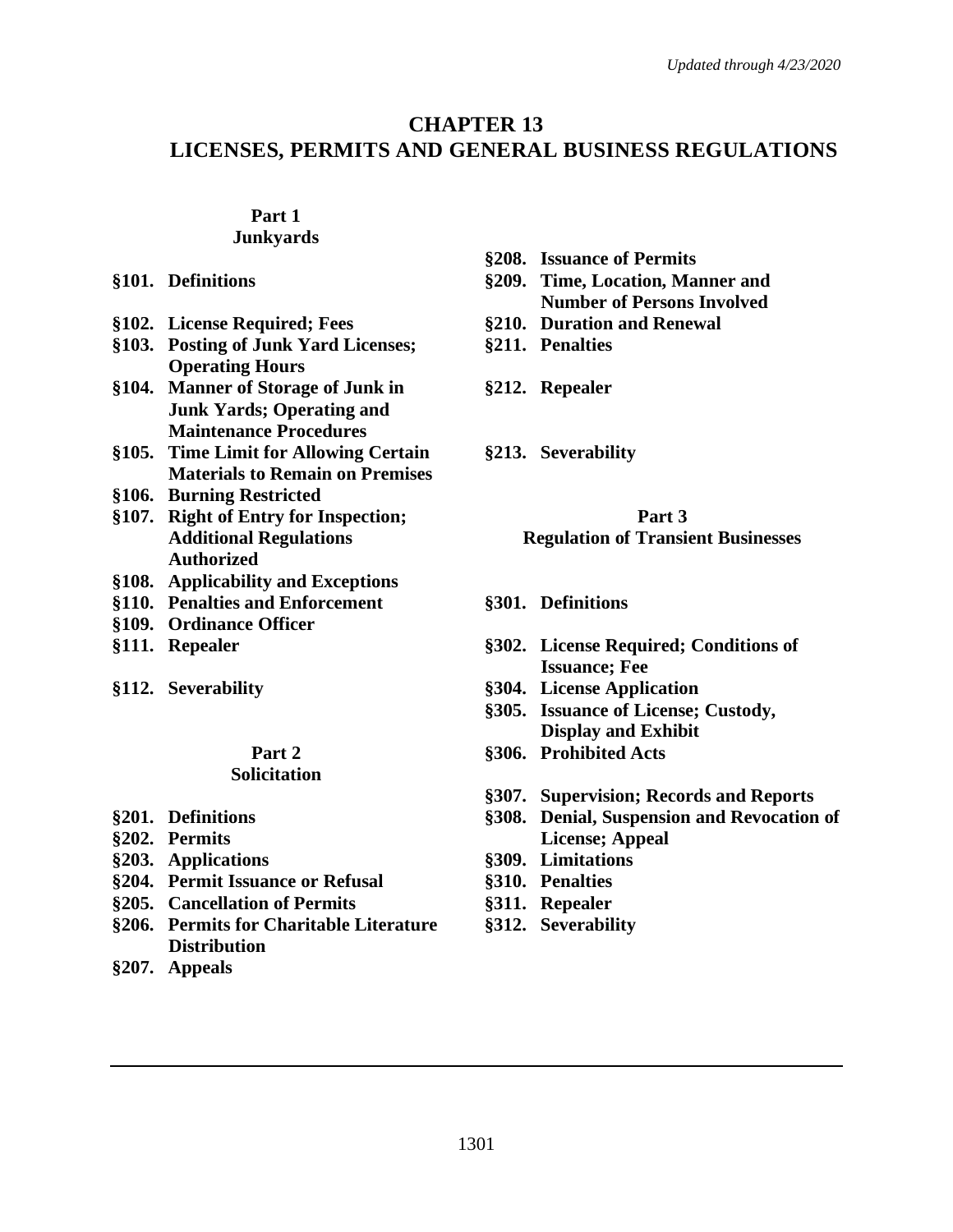#### **Part 1 Junkyards**

#### **§101. Definitions.**

- A. For the purpose of this ordinance, the following words and phrases, together with their derivations, shall have the meaning ascribed to them in this section, unless a different meaning clearly appears from the context:
	- 1. BOARD The Board of Supervisors of Sewickley Township, Westmoreland County, Pennsylvania.
	- 2. FENCE A barrier, railing, or other upright structure, within the reasonable and ordinary meaning of such terms, typically of wood or wire, enclosing an area of ground to mark a boundary or control access.
	- 3. GARBAGE Any decomposing animal and vegetable waste, including but not limited to offal, pomace, dead animals and decaying organic matter, as well as the animal and vegetable waste resulting from the handling, preparation, cooking and consumption of food.
	- 4. INOPERABLE FARM MACHINERY All types of inoperable machinery and equipment which were originally manufactured for farm use, which are retained on properties, actively used for farming operations, and which the owner intends to repair or use for spare parts for other operable farm equipment for the purpose of salvaging repair parts.
	- 5. JUNK Any discarded or salvageable article or material including, but not limited to, scrap metal, paper, rags, glass, containers, wood, junk motor vehicles, trailers, machinery and equipment, with the exception of inoperable farm machinery.
	- 6. JUNK DEALER Any person who buys, sells, salvages, stores, or in any way deals in junk; or owns, leases, operates or maintains a junk yard within the Township.
	- 7. JUNK MOTOR VEHICLE A motor vehicle that is without a valid registration plate or valid and current inspection; and is unable to move under its own power, or has not been moved for a period of thirty (30) days.
	- 8. JUNK YARD Any place within the Township wherein junk as herein defined is stored, disposed of, accumulated or maintained. Any premises as herein defined having two or more junk motor vehicles and/or used unlicensed trailers thereon shall be deemed to be a junk yard, except that the foregoing shall not apply to duly licensed motor vehicle dealers having operable vehicles on their premises for resale. Such exception shall not apply to any inoperable vehicle being stored primarily for salvage purposes for a period in excess of thirty (30) days.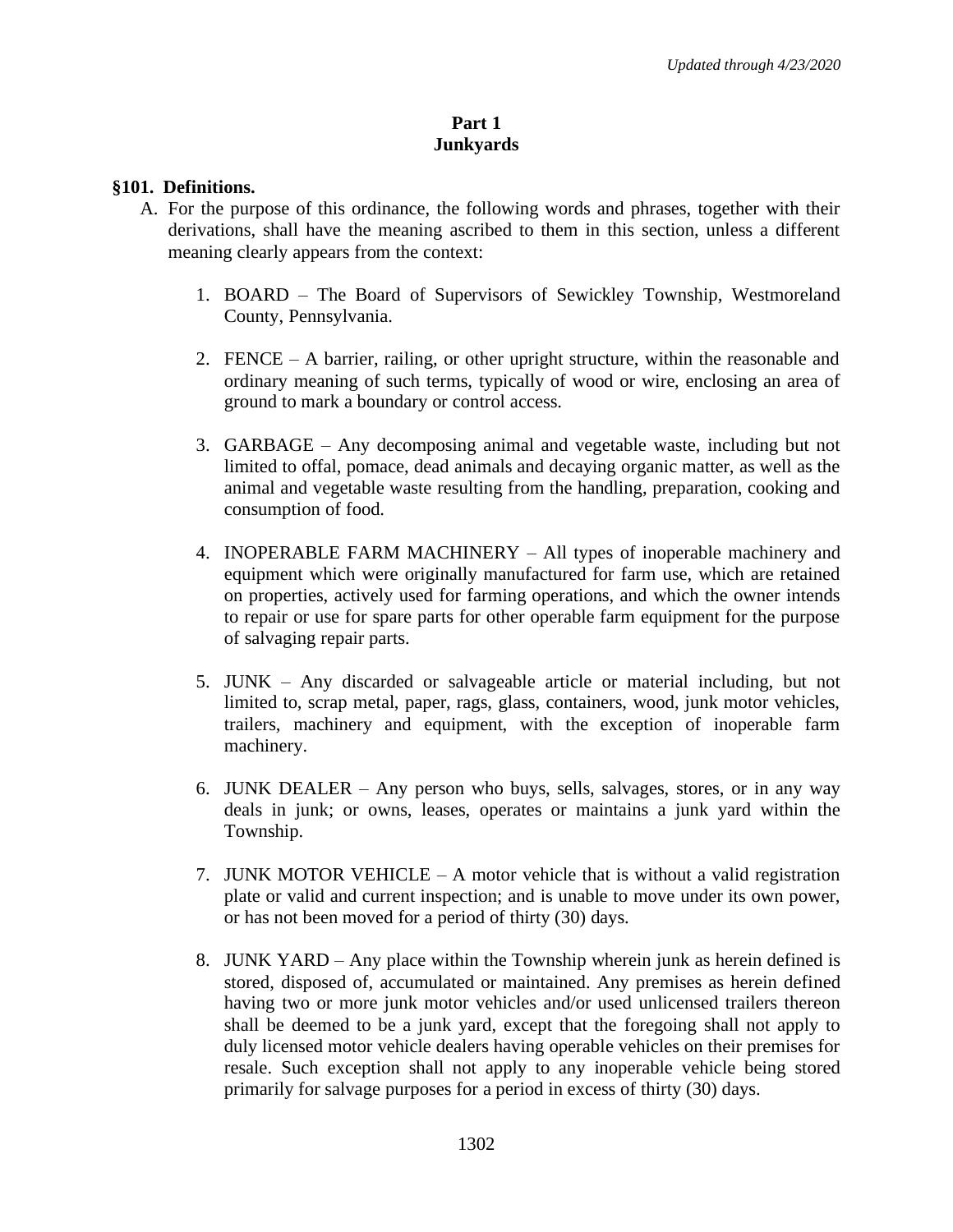- 9. MOTOR VEHICLE Any type of mechanical device, propelled by a motor, in which persons or property may be transported upon public streets or highways, and including trailers or semi-trailers pulled thereby.
- 10. PERSON Any natural person, partnership, firm, company, corporation or other legal entity.
- 11. PREMISES Any parcel of land situated in the Township of Sewickley, having a separate tax map parcel number for county assessment purposes.
- 12. TOWNSHIP The Township of Sewickley, Westmoreland County, Pennsylvania.
- B. In this ordinance, the singular shall include the plural; the plural shall include the singular; and the masculine shall include the feminine and the neuter.

## **§102. License Required; Fees.**

- A. No person shall be a junk dealer as herein defined, or own, lease, operate or maintain a junk yard as herein defined, within the Township without first obtaining a license to operate as herein described.
- B. Any person intending to operate or operating as a Junk Dealer in the Township shall make written application to the Board. Such application shall be filed with the Secretary of the Board in the form established by the Board and shall contain the applicant's sworn statement setting forth the following: the applicant's name and address, together with the names and addresses of all other persons interested in the business; an accurate description of the premises upon which the junk yard is to be located, including the Westmoreland County tax map parcel number(s); and a statement that the applicant will comply with this ordinance and any regulations adopted pursuant to this ordinance.
- C. An application for license under this ordinance shall be examined by the Board or its duly authorized agent and license issued or refused within thirty (30) days of submission to the Board. If the application is found in compliance with the provisions of this ordinance, all other Township ordinances, and any and all other applicable State and Federal laws and regulations, the Board or its agent shall issue a license to the applicant for operation of the junk yard as described in the application. No license shall be issued for any junk yard or junk dealer if the application is for an existing junk yard which does not comply with this ordinance.
- D. The fees with respect to licensing shall consist of two components:
	- 1. The application fee, to cover all costs involved in the Township's inspection and review of the application and the premises; this fee is not returnable in case of refusal or denial of the license.
	- 2. An annual license fee.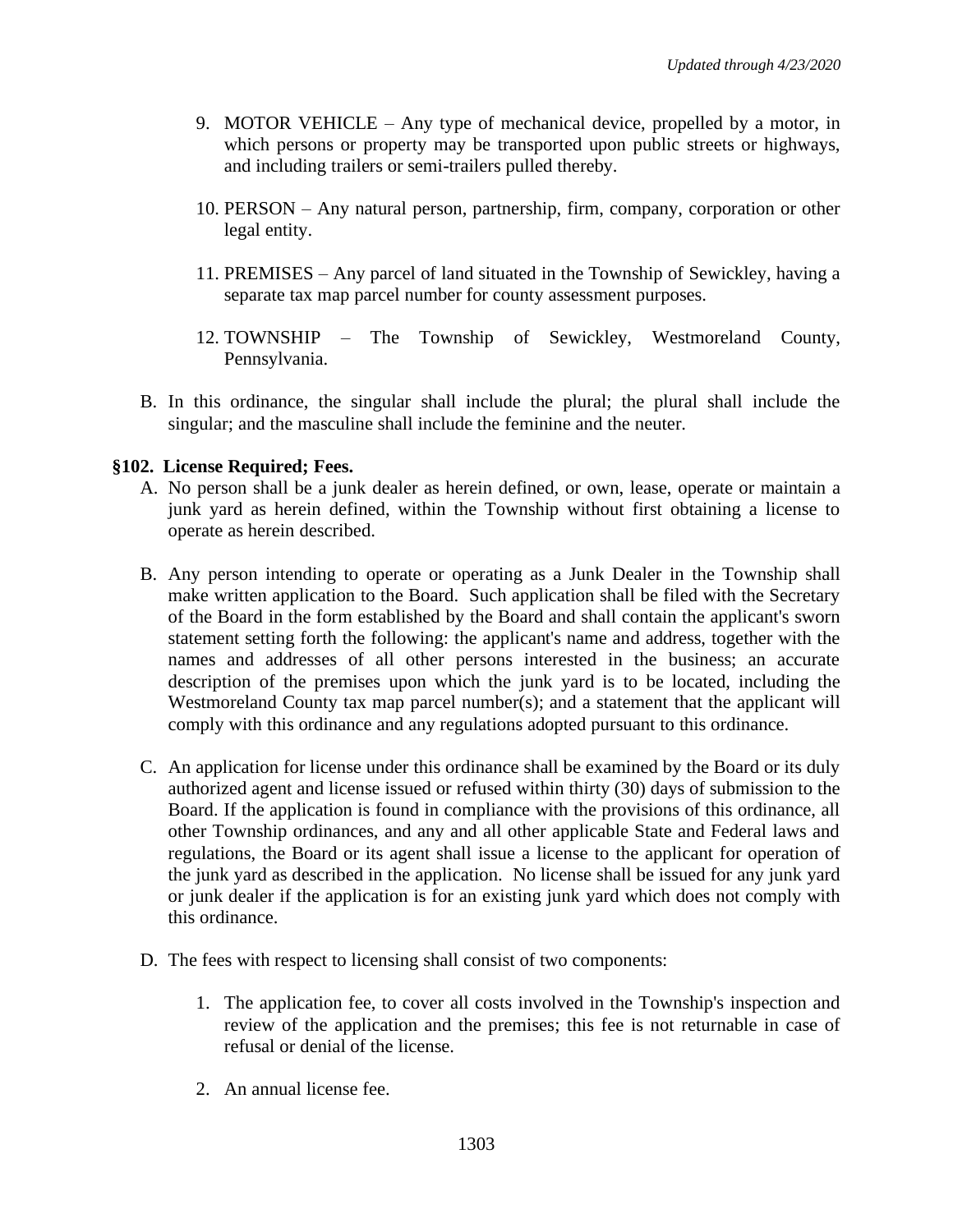- 3. These fees shall be set and established from time to time by Resolution of the Board of Supervisors.
- 4. All fees are due, payable to and for the use of the Township at the time of application. The Board may waive the application fee component when issuing renewal licenses pursuant to a timely filed renewal application. The period of any license issued under this ordinance shall be for one calendar year or portion thereof, and shall terminate on December 31st of the year in which licensed.
- E. A junk dealer operating a junk yard licensed under this ordinance shall renew such license ten (10) days before January 1st of the year in which it is desired to continue operations. Such application for renewal must be in writing, in such form as may be required by the Board and accompanied by the appropriate fees. Renewal applications are subject to complete reexamination and consideration by the Board or its agent for continued compliance with the terms of this ordinance.
- F. A junk dealer operating a junk yard licensed under this ordinance that fails to renew the license by January 1st of the year in which it is desired to continue operations shall be given a grace period to renew the license by January 31st. However, if the license is not renewed within the grace period, the license shall automatically be deemed revoked.
- G. No person licensed under this ordinance shall, by virtue of one license, operate more than one place of business or junk yard within the Township. No person shall operate a junk yard at any place other than the place designated by his license. Licenses are nontransferable, both as to junk dealer and junk yard premises. The permitted size of a junk yard shall be fixed at the time of license issuance, with due regard for the existing and proposed uses of the surrounding area and properties and shall not be in excess of five (5) acres, excluding setback areas.

#### **§103. Posting of Junk Yard Licenses; Operating Hours.**

- A. The license under which the junk yard is operated shall at all times be conspicuously posted on the licensed premises, and the operating requirement as herein provided shall be complied with.
- B. Permanent records of all junk received in or removed from any junk yard shall be kept by the junk dealer on the premises, containing the name and address from when received or to who delivered, the date thereof, and a description of the junk. Such records shall be open to inspection at all reasonable times by the Board or its agent, and by any law enforcement officer.
- C. Junk yards and businesses licensed under this ordinance may not operate on Sunday, nor between the hours of 10:00 P. M. and 6:00 A. M., except to remove any wrecked or junk motor vehicle from any public highway.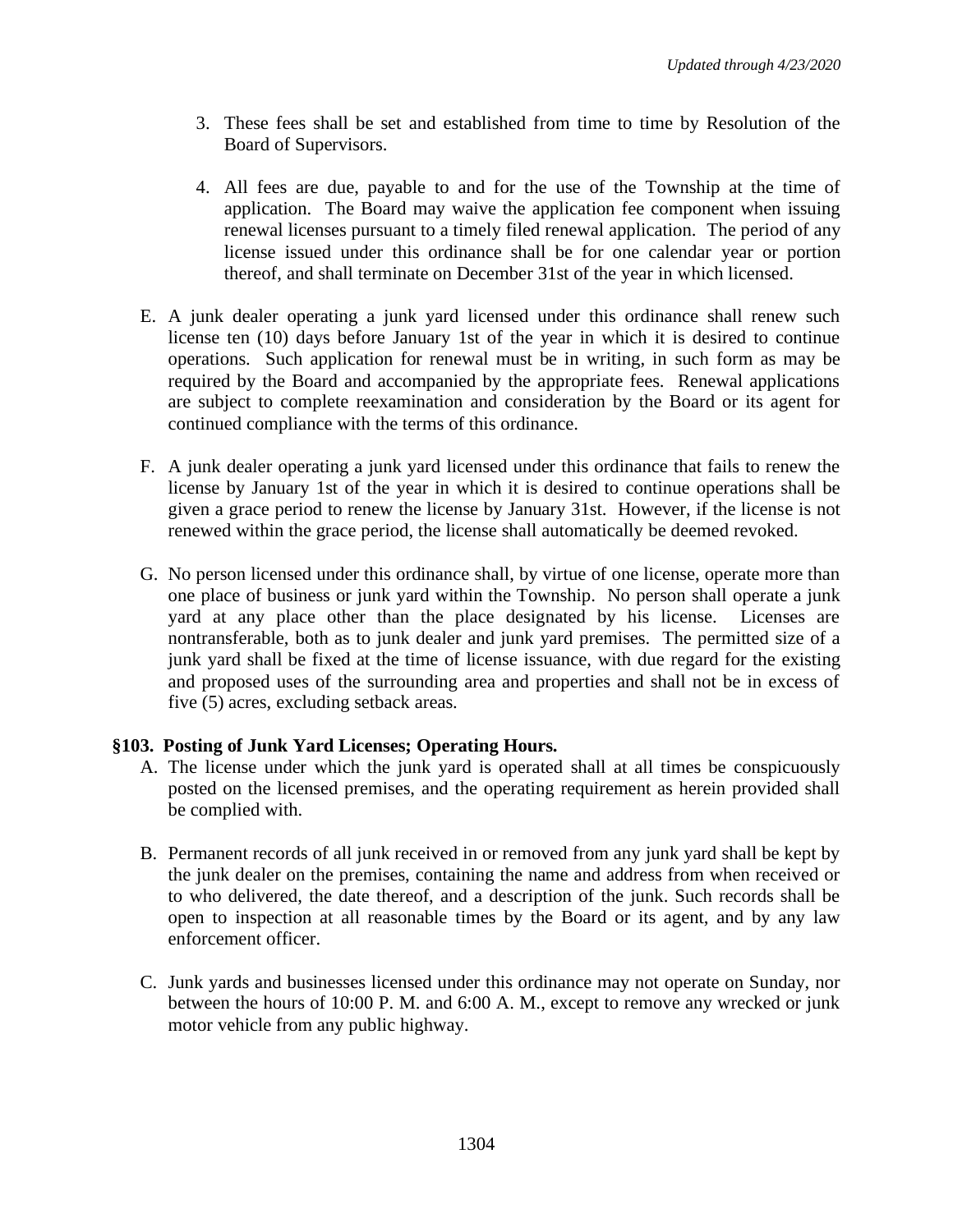#### **§104. Manner of Storage of Junk in Junk Yards; Operating and Maintenance Procedures.**

- A. All junk shall be stored within the confines of a permanent building or a fence of sufficient strength to prevent access to the junk yard. Such fence shall not be less than six (6) feet in height and so constructed as to not have voids, holes or openings larger than four (4") inches in one dimension. All openings in said fence greater than (4") inches and used as a gate or passageway, shall be equipped with gates or doors, with a self-closing and self-latching device to secure the gate or door at all times when not in actual use; and the fence shall be set back at least fifteen (15) feet from any adjoining premises or the nearest edge of the right of way of any public street, road or highway. Whenever such fence, or any part thereof, is visible from a public road or from a residence or any adjoining property, a landscape screen of trees and/or shrubs, of varieties capable of attaining a height of six (6) feet within two (2) years from planting, shall be planted along such fence or section of fence. Such screen of trees and/or shrubs shall be planted so as to make a continuous screen without unplanted openings within two (2) years. All required open areas between the fence and lot lines shall be maintained continuously and in good order, free of weeds and shrub growth. The requirement for a landscape screen, as described herein, may be satisfied by the installation of a solid privacy fence, at least six (6) feet in height, in all areas where a landscape screen would otherwise be required.
- B. All junk shall be stored and arranged so as to permit access by fire-fighting equipment. Junked motor vehicles shall be spaced in rows with at least fifteen (15) feet between double rows; other junk shall be stored in piles or tiers which shall be separated by aisles or cleared areas of no less than eight (8) feet.
- C. Junk shall be arranged so as to prevent the accumulation of stagnant water, and shall be stacked to a height of not more than eight (8) feet from the ground.
- D. All fuels and oils shall be drained from junked motor vehicles within twenty-four (24) hours of arrival on the premises. In addition, the gas tank shall be:
	- 1. removed; or
	- 2. drained and ventilated by punching in the bottom thereof at least six (6) holes each of which shall be at least one (1) inch in diameter; or
	- 3. drained and ventilated by punching in the bottom thereof not less than one (1) hole four (4) inches in diameter; or
	- 4. In lieu of A, B and C above, gas tanks may be kept capped or plugged.
- E. Paper, rags, plastics and similar materials for salvage shall be stored indoors.
- F. The area inside the protective barrier and lot lines of any junk yard premises shall have weeds mowed regularly and shall not be permitted to go to seed.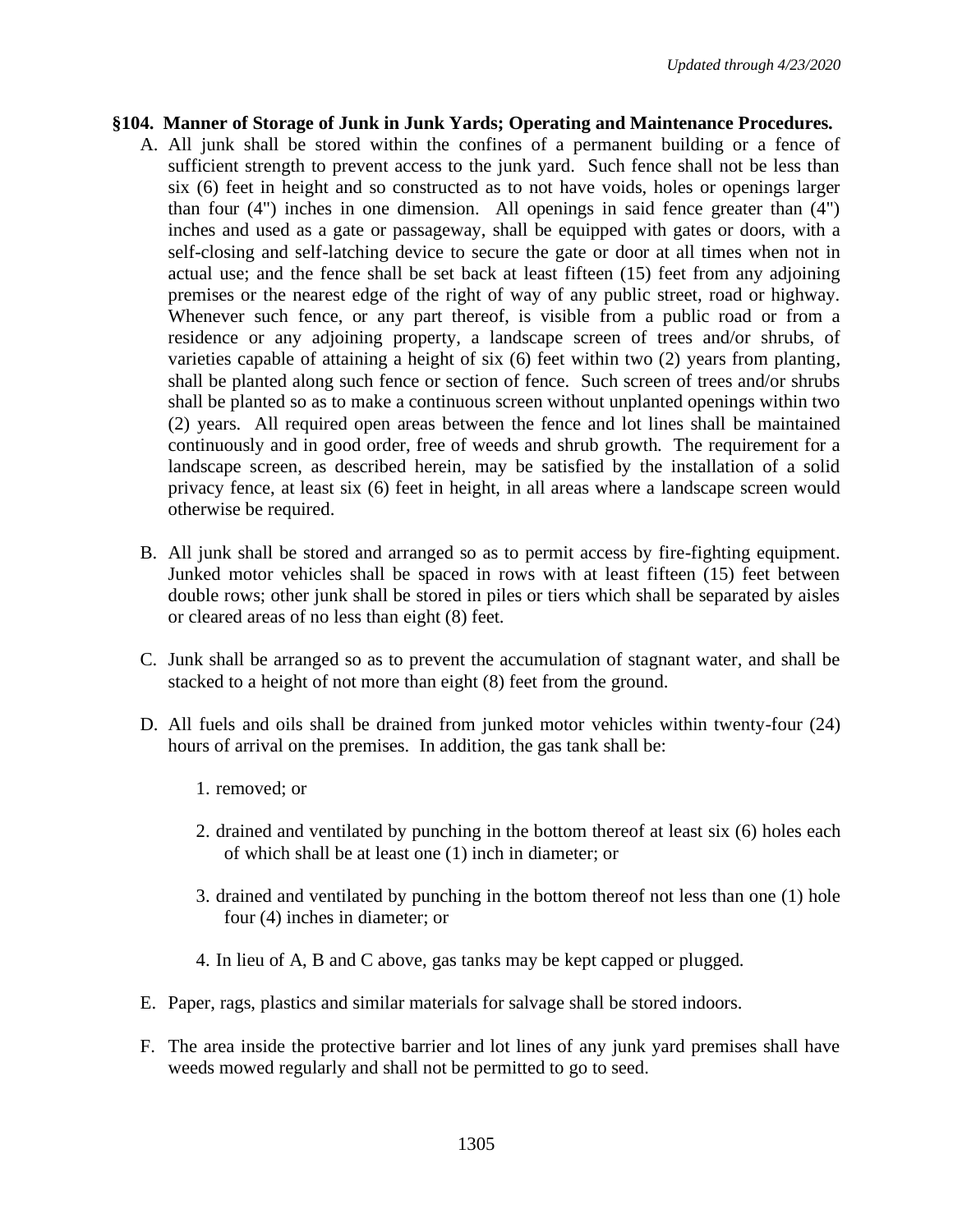- G. No junk shall be removed from any junk yard, nor broken up, reduced or altered in shape or form for a period of forty-eight (48) hours after the same is first placed on the junk yard premises.
- H. An adult attendant shall remain on the junk yard premises during all business hours unless the gates are locked.
- I. Garbage, organic waste, food waste, animal in carcasses or other similar waste shall not be received or stored at any junk yard.
- J. All junk yard premises shall be maintained in such a manner so as not to cause a public or private nuisance nor to cause any menace to the health or safety of persons off the premises. Nor shall they cause any excessive or offensive or noxious odors or sounds. Nor shall they cause the breeding, harboring or infesting of rats, rodents or vermin. Nor shall they be in violation of any health or sanitation law or ordinance or regulation of any governmental body.

### **§105. Time Limit for Allowing Certain Materials to Remain on Premises.**

Paper, rags, plastic and similar materials for salvage shall not be accumulated or remain on the junk yard premises for more than thirty (30) days.

### **§106. Burning Restricted.**

- A. Any burning on the premises of a junk yard shall be conducted in accordance with the current standards and regulations of the Township for controlled burning.
- B. Gasoline, grease, oil, tires or similar materials which could be dangerous or tend to produce obnoxious smoke or odors shall not be burned at any time.

#### **§107. Right of Entry for Inspection; Additional Regulations Authorized.**

- A. Any member of the Board, the Ordinance Officer or a duly authorized agent thereof may at any time enter upon and inspect any premises for which there is a pending application for a junk yard license or which holds a current junk yard license.
- B. The Board may from time to time adopt, pursuant to resolution, regulations to carry out the provisions of this ordinance upon giving notice to the licensees affected by such regulations.

#### **§108. Applicability and Exceptions.**

The provisions of this ordinance shall apply to all of the land located within the Township of Sewickley, Westmoreland County, Pennsylvania, except such part of the Township, if any, which shall be excluded by the provisions of Act No. 4, 1966 Special Session No. 3 of the General Assembly of Pennsylvania as approved July 28, 1966.

#### **§109. Ordinance Officer.**

The Board shall appoint and provide for the compensation of a Township employee to be known as the Ordinance Officer. It shall be the duty of the Ordinance Officer to make such inspections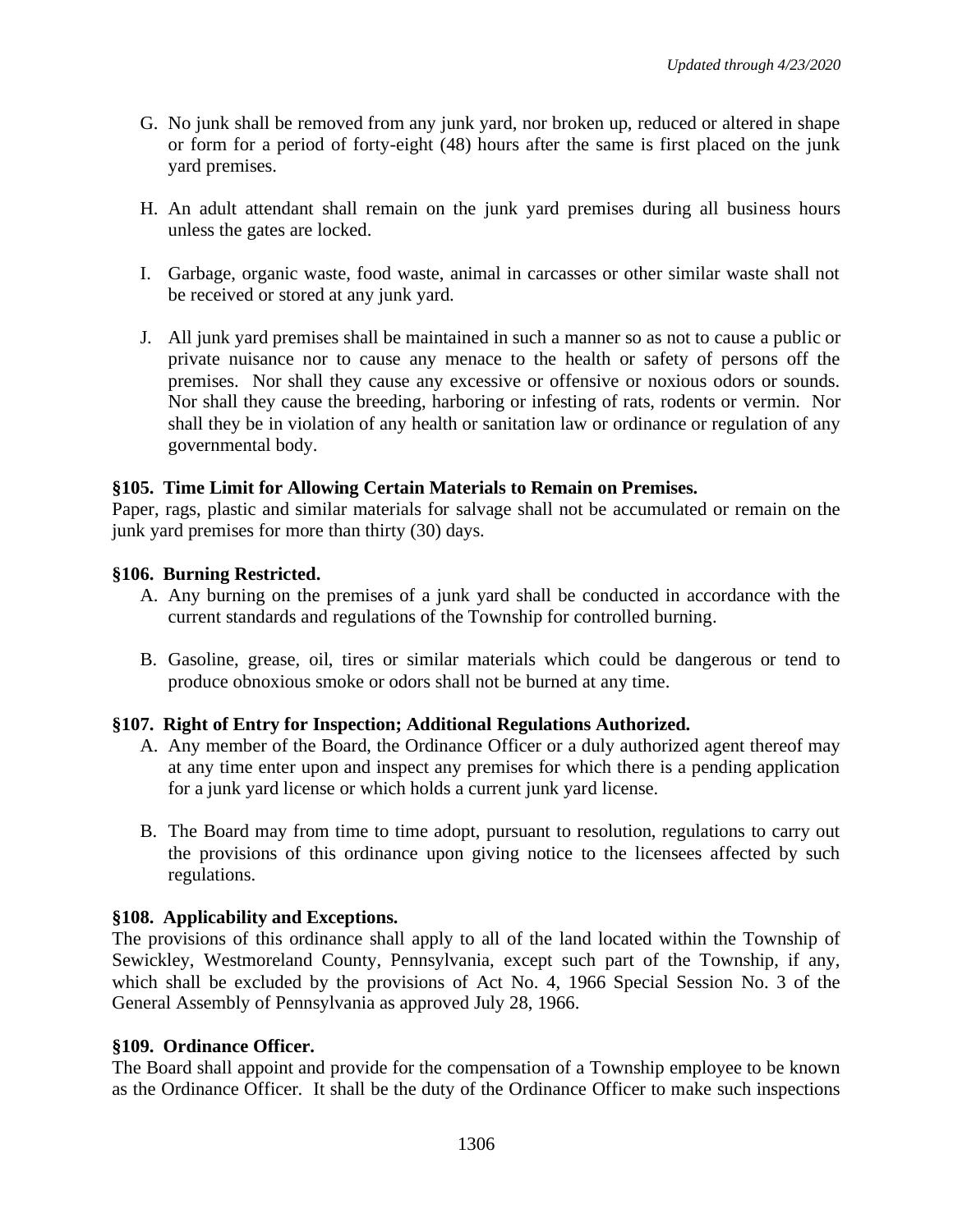of all junk yards licensed pursuant to the terms of this ordinance as deemed necessary and appropriate and to file with the Board a written report on each such inspection. In making such inspection, the Ordinance Officer shall ascertain whether the provisions of this ordinance are being complied with, shall note any violations thereof on his report of inspection, shall check the licensee's records of junk received and removed with the inventory, shall examine the titles to all junked motor vehicles on the premises, and shall check into such other matters as come with the scope of this ordinance.

#### **§110. Penalties and Enforcement.**

- A. Any person who shall violate any provision of this Part 1 shall, upon being found liable in a civil proceeding, pay a fine of not more than \$600.00 for each violation, plus court costs and such other costs and expenses, including reasonable attorney fees, as permitted by law. Each day that a violation of this Part 1 continues shall constitute a separate offense.
- B. In addition to the other powers set forth herein for violation, the Township of Sewickley may institute proceedings in courts of equity to compel the cessation of violation and, further, to collect all costs, charges and expenses incurred in the enforcement process.

#### **§111. Repealer.**

- A. All ordinances or parts of ordinances which are inconsistent herewith are hereby repealed.
- B. The provisions of this Ordinance, insofar as they are the same as those of the Ordinance dealing with junk yards and junk dealers in effect immediately prior to the revision, amendment and supplement of the same by the passage of this Ordinance, are intended as, and shall be construed as, a continuation of such provisions, except as to those portions specifically repealed by subsection A hereof. The provisions of this Ordinance shall not affect any Act done, contract executed, or liability incurred prior to its effective date, nor affect any suit or prosecution concluded, pending or to be instituted, to enforce any right, rule, regulation or provisions or to punish any offense under such prior provisions repealed hereby, nor shall the provisions of this Ordinance be interpreted or construed in any manner as conflicting with the provisions of any Act of Assembly now or hereafter enacted.

#### **§112. Severability.**

If any sentence, clause, section, or part of this ordinance is for any reason found to be unconstitutional, illegal or invalid, such unconstitutionality, illegality or invalidity shall not affect or impair any of the remaining provisions, sentences, clauses, sections or parts of this ordinance. It is hereby declared as the intent of the board that this ordinance would have been adopted had such unconstitutional, illegal or invalid sentence, clause, section or part thereof not been included.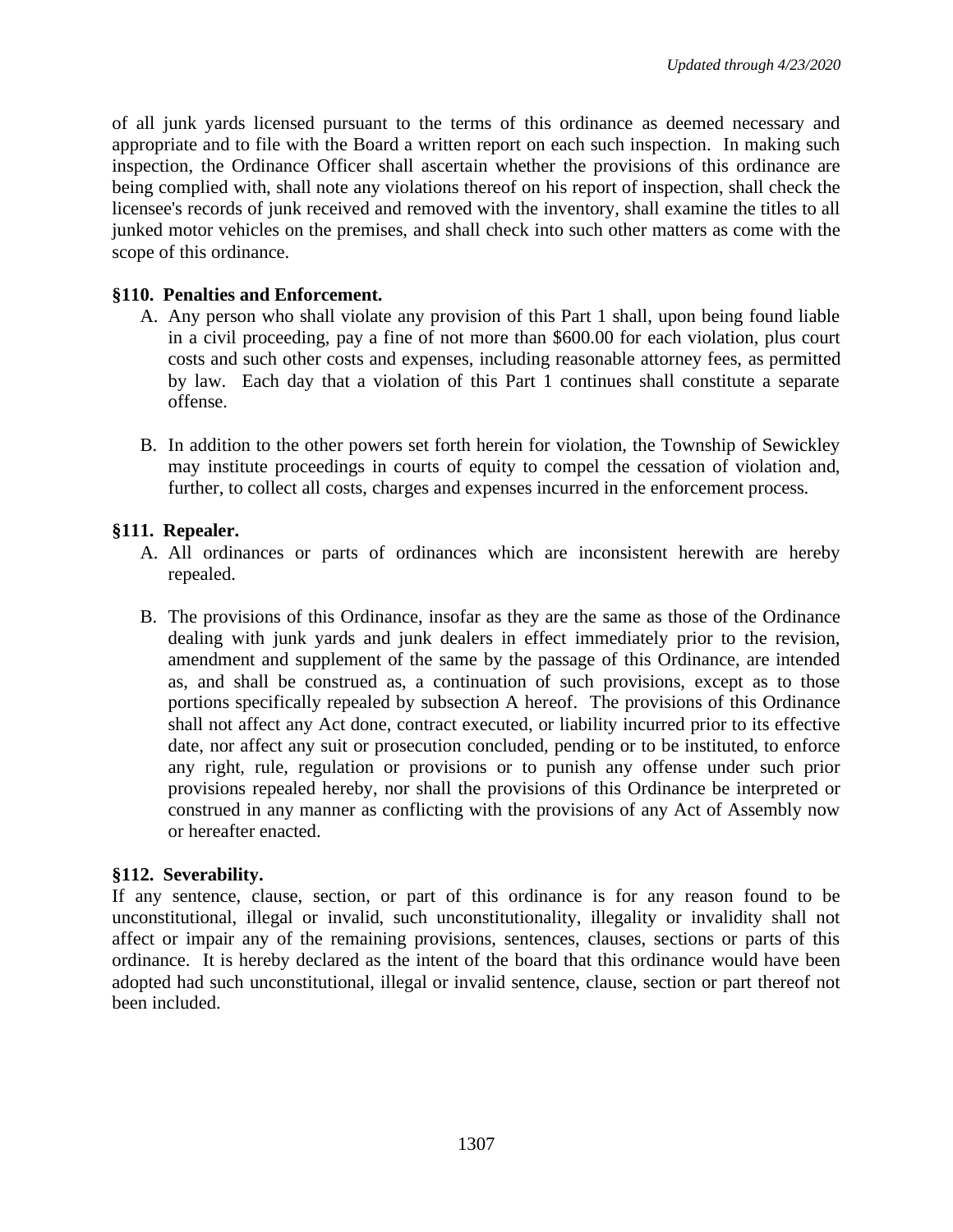### **Part 2 Solicitation**

### **§201. Definitions.**

- A. CHARITABLE ORGANIZATION any person granted tax exempt status under Section 501(c)(3) of the Internal Revenue Code of 1986 (Public Law 99-514, 26 U.S.C. Section  $501(c)(3)$  or any person who is or holds himself out to be established for any charitable purpose or any person who in any manner employs a charitable appeal as the basis of any solicitation or an appeal which has a tendency to suggest there is a charitable purpose to any solicitation. An affiliate of a charitable organization which has its principal place of business outside this Commonwealth shall be a charitable organization for the purposes of this act. The term shall not be deemed to include:
	- 1. any bona fide duly constituted organization of law enforcement personnel, firefighters or other persons who protect the public safety whose stated purpose in the solicitation does not include any benefit to any person outside the -actual active membership of the organization; and
	- 2. any bona fide duly constituted religious institutions and such separate groups or corporations which form an integral part of religious institutions, provided that:
		- i. such religious institutions, groups or corporations are tax exempt pursuant to the internal Revenue Code of 1986;
		- ii. no part of their net income inures to the direct benefit of any individual; and
		- iii. their conduct is primarily supported by government grants or contracts or funds solicited within their own memberships or congregations, or fees charged for services rendered.
	- 3. Any veterans organization chartered under Federal law and the service foundation of such a veterans organization recognized in the bylaws of the veterans organization.
- B. CHARITABLE SOLICITATION Any direct or indirect request for a contribution on the representation that such contribution will be used in whole or part for a charitable purpose, including, but not limited to, any of the following:
	- 1. Any oral request that is made in person, by telephone, radio or television or other advertising or communication media.
	- 2. Any written or otherwise recorded or published request that is mailed, sent, delivered, circulated, distributed, posted in a public place or advertised or communicated by press, telegraph, television or any other media.
	- 3. Any sale of, offer or attempt to sell any advertisement, advertising space, sponsorship, book, card, chance, coupon, device, food, magazine, merchandise, newspaper, subscription, ticket or other service or tangible good, thing or item of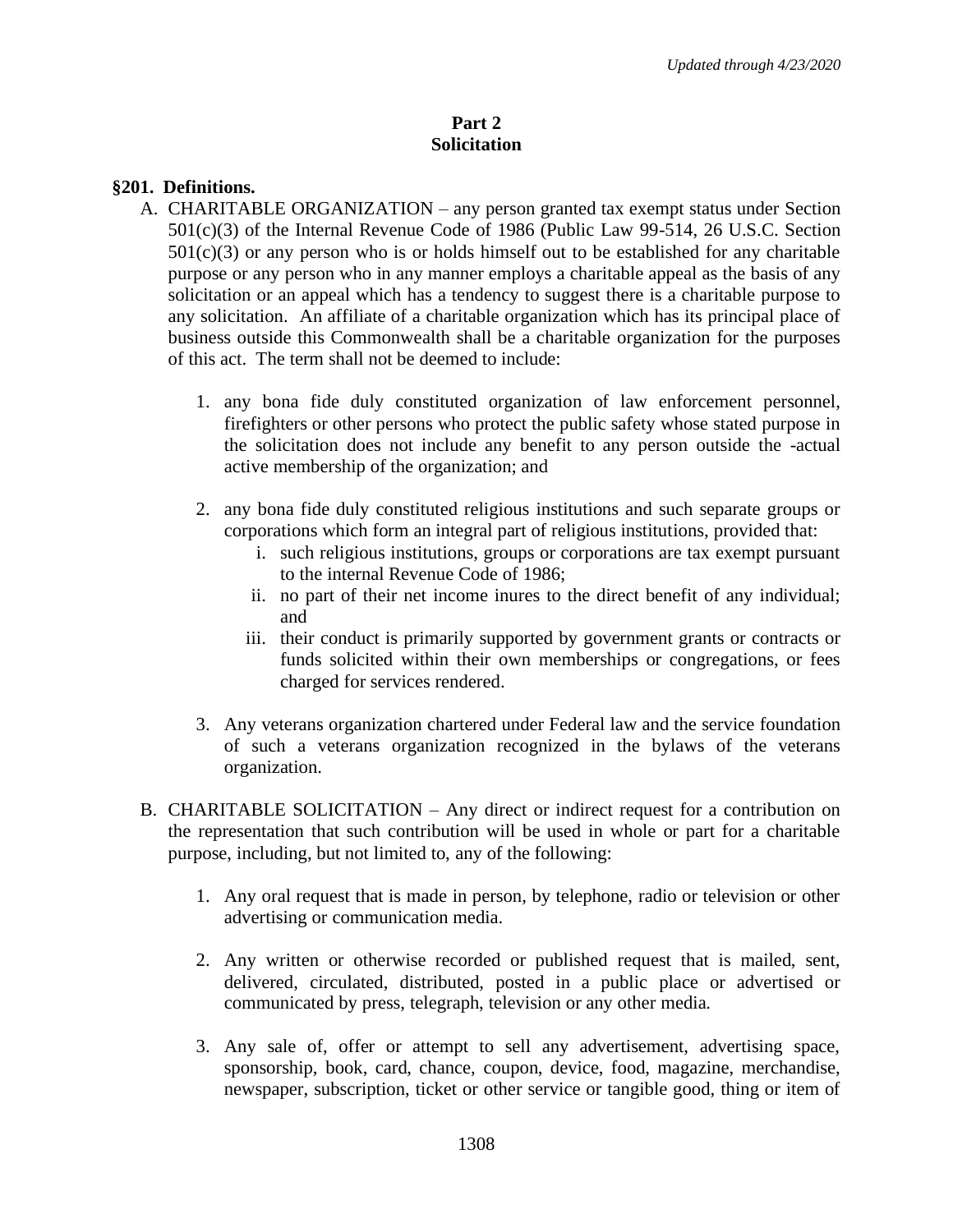value.

- 4. Any announcement requesting the public to attend an appeal, assemblage, athletic or competitive event, carnival, circus, concert, contest, dance, entertainment, exhibition, exposition, game, lecture, meal, party, show, social gathering or other performance or event of any kind.
- C. CONTRIBUTION The promise, grant or pledge of money, credit, property, financial assistance or other thing of any kind or value in response to a solicitation, including the payment or promise to pay in consideration of a performance, event or sale of a good or service. Payment by members of an organization for membership fees, dues, fines or assessments or for services rendered to individual members, if such fees, dues, fines or assessments confer a bona fide right, privilege, professional standing, honor or other direct benefit, shall not be deemed contributions, provided that membership is not conferred solely as consideration for making a contribution in response to a solicitation. Government grants or contracts shall not be deemed a contribution.
- D. LITERATURE DISTRIBUTION The use of hooks, pamphlets, handbills, cards, circulars, pictures, films, tapes, disks, recordings, magazines or any other storage medium or material for the dissemination of literature.
- E. PERSON Any individual, organization, corporation, association, partnership, trust, foundation or any other entity, however styled.
- F. SOLICITATION Any direct or indirect request for a contribution including, but not limited to, any of the following:
	- 1. Any oral request that is made in person, by telephone, radio or television or other advertising or communication media.
	- 2. Any written or otherwise recorded or published request that is mailed, sent, delivered, circulated, distributed, posted in a public place or advertised or communicated by press, telegraph, television or any other media.
	- 3. Any sale of, offer or attempt to sell any advertisement, advertising space, sponsorship, book, card, chance, coupon, device, food, magazine, merchandise, newspaper, subscription, ticket or other service or tangible good, thing or item of value.
	- 4. Any announcement requesting the public to attend an appeal, assemblage, athletic or competitive event, carnival, circus, concert, dance, entertainment, exhibition, exposition, game, lecture, meal, party, show, social gathering or other performance or event of any kind.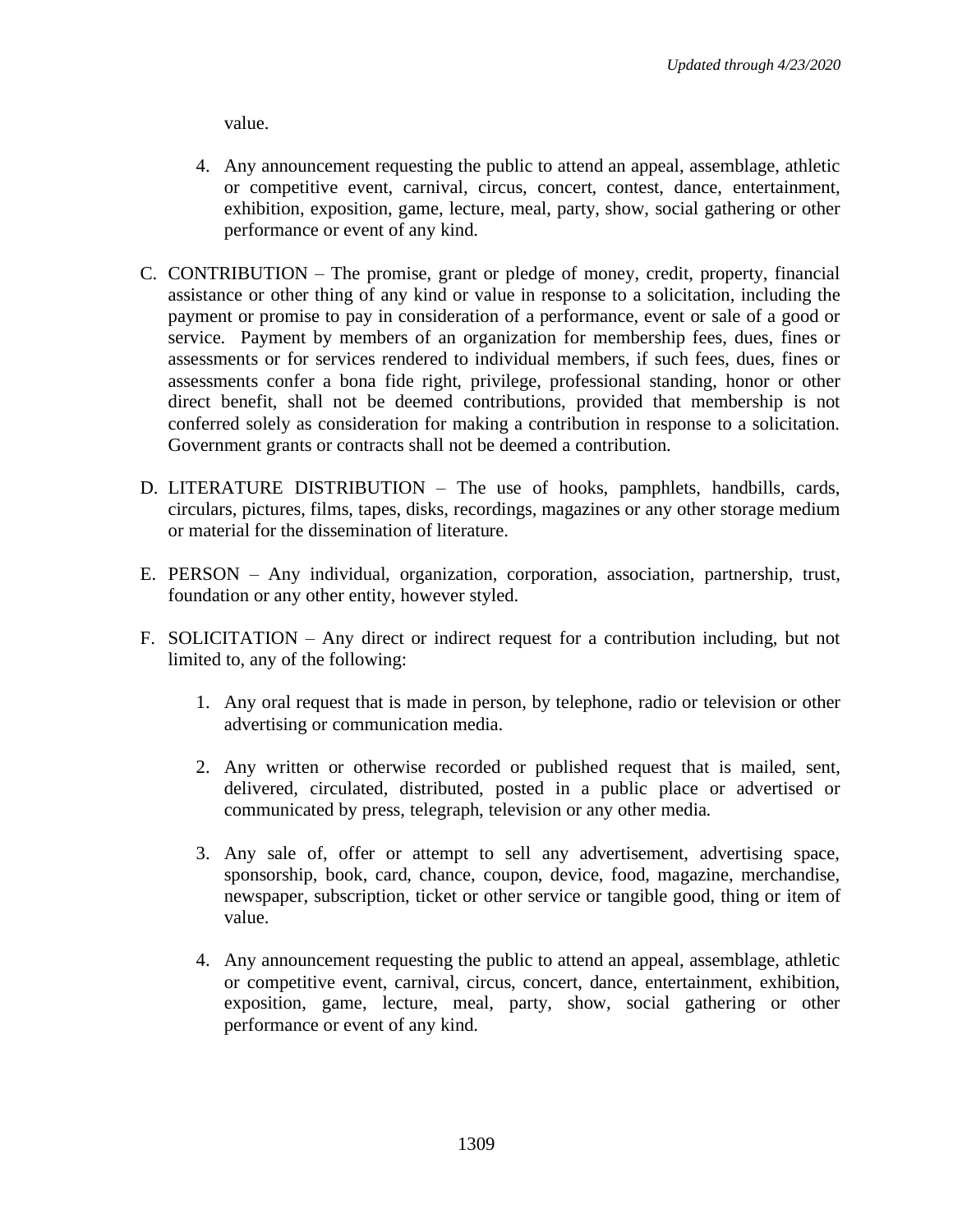I

#### **§202. Permits.**

It shall be unlawful for any person to engage in solicitation or literature distribution as defined in Section 201 hereof, within the limits of the Township of Sewickley, without first applying for an obtaining a permit from the Township, or without at all times while engaged in solicitation or literature distribution, displaying an identification card as herein provided. It shall also be unlawful for any person to solicit contributions or have contributions solicited for any charitable organization that does not have an approved registration statement filed with the Department of State of the Commonwealth of Pennsylvania pursuant to the provisions of the "Solicitation of Funds for Charitable Purposes Act."

#### **§203. Applications.**

- A. A sworn application in writing for a permit under this ordinance must be filed in duplicate with the Township Secretary at least three (3) days in advance of the first day sought for solicitation on a form to be furnished by the Township of Sewickley, and shall state:
	- 1. The full name and address (legal and local) of the person or organization sponsoring, conducting or promoting the solicitation or distribution;
	- 2. Whether or not the applicant is a branch or division of a national organization, and if so the name thereof, and the mailing and street address of same;
	- 3. The purpose or object of the solicitation; or literature distribution;
	- 4. The dates of the solicitation or literature distribution;
	- 5. The persons who will engage in the solicitation or literature distribution, the address of each, and the sex, height, weight, color of hair and color of eyes of each;
	- 6. A statement as to whether any person who will participate in the solicitation or literature distribution has ever been convicted of engaging in a fraudulent transaction or enterprise, a felony or other criminal offense involving moral turpitude.
	- 7. A statement as to whether the applicant is a "charitable organization" as herein defined; and if such, whether the applicant is registered with the Commonwealth of Pennsylvania pursuant to the "Solicitation of Funds for Charitable Purposes Act", or is exempt from registration under that Act.
	- 8. Each application shall be accompanied by a two  $(2<sup>n</sup>)$  inch wide by three  $(3<sup>n</sup>)$  inch high, full face photograph of each and every person who shall engage in solicitation or literature distribution pursuant to any permit issued under this ordinance.
- B. At the time of the filing of the application, payment shall be made of a fee in an amount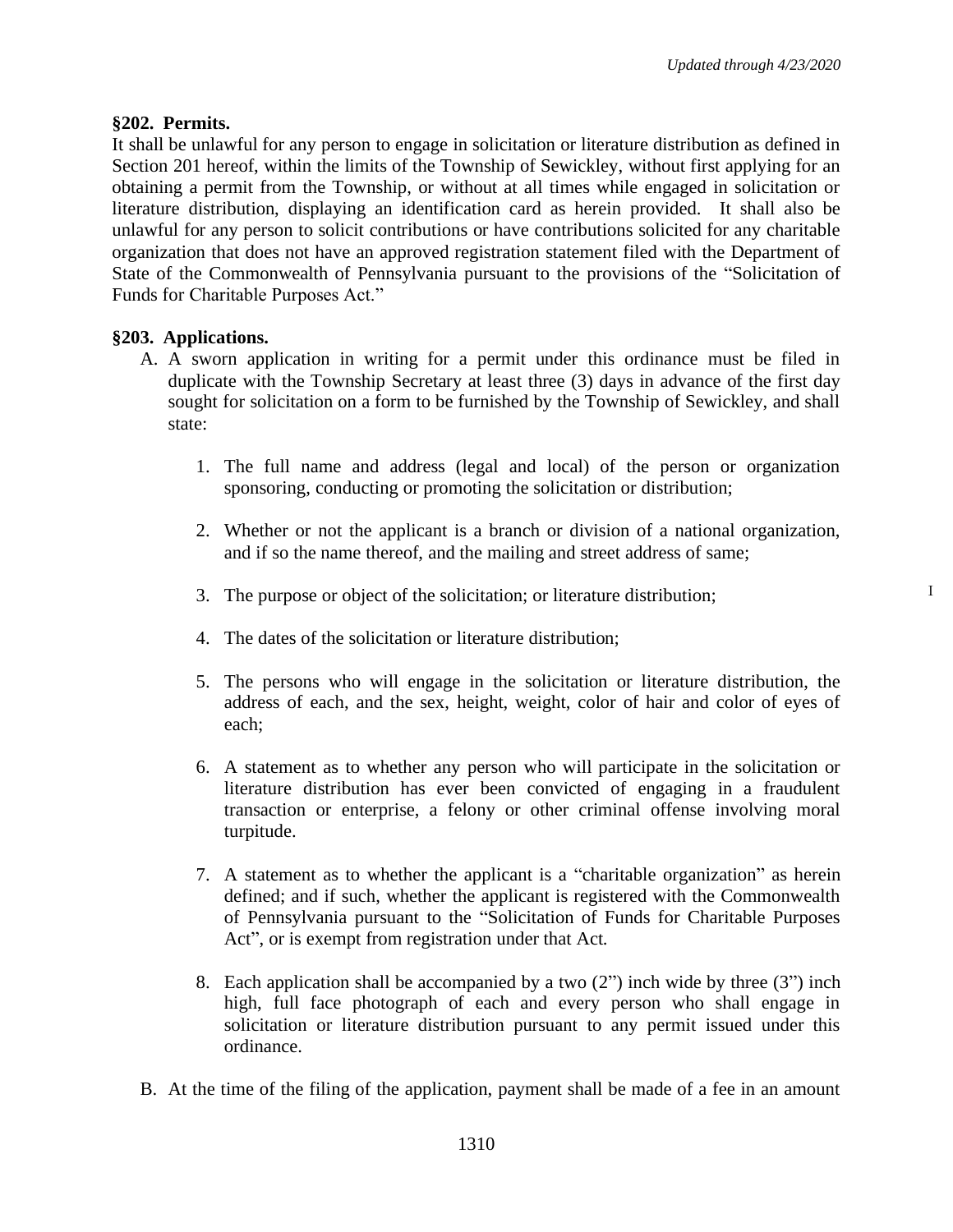to be determined from time to time by Resolution of the Board of Supervisors and charge on a per day, per week, per month, or per year basis.

### **§204. Permit Issuance or Refusal.**

The application shall he registered in a book called the Registry Book. The application for permit shall be granted within forty-eight (48) hours after the application has been filed unless, upon investigation by the Township, one or more of the following facts are found to exist.

- A. That one or more of the statements in the application is not true;
- B. That the applicant or any agent or representative of the applicant who will participate under the permit has been convicted of engaging in a fraudulent transaction or enterprise, a felony or other criminal offense involving moral turpitude, in which case the permit shall be denied to the applicant or to the agent or representative so convicted;
- C. When the applicant or any agent or representative of the applicant who will participate under the permit has previously violated any of the terms and provisions of this ordinance or any prior permit issued hereunder for the same type of solicitation for literature distribution.
- D. The application is incomplete or inaccurate.

### **§205. Cancellation of Permits.**

Any permit granted hereunder may be canceled or revoked after issuance if any of the literature provided in the application should subsequently be discovered to be false, incomplete or inaccurate, or if the permittee or any person acting pursuant to the permit violates the conditions of the permit, or the conditions of this ordinance during the solicitation or literature distribution period.

#### **§206. Permits for Charitable Literature Distribution.**

It shall be unlawful for a charitable organization to distribute literature or any other article within the limits of the Township of Sewickley, whether or not solicitation for money or anything of monetary value is involved, without first applying for and obtaining a permit in accordance with Sections 203 through 205 set forth above.

#### **§207. Appeals.**

Within ten (10) days after notice of denial, cancellation or revocation has been mailed, the applicant shall notify the Township of Sewickley in writing of his intent to appeal said action. Within thirty (30) days after receipt of said notice to appeal, the Supervisors shall hold a hearing on the appeal and render a decision.

#### **§208. Issuance of Permits.**

Upon issuance of a permit, the Township Secretary shall note this fact in the Registry Book and shall, at that point, issue to the applicant, and to any agent or representative of the applicant who will participate under the permit, an identification card, which shall state the applicant's name, address, sex, height, color of hair and eyes and full name of the charitable organization which he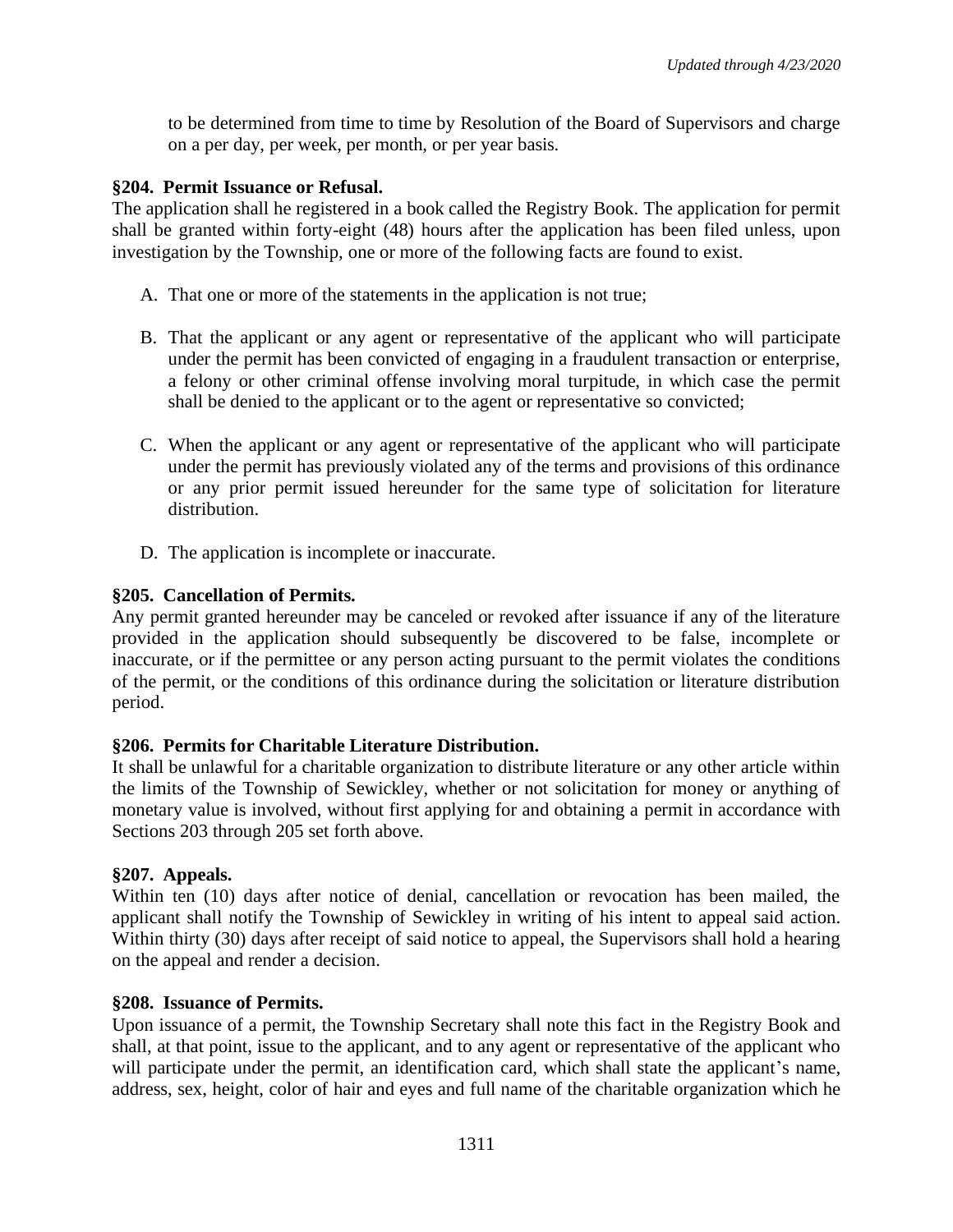or she represents, and display the photograph of such person.

### **§209. Time, Location, Manner and Number of Persons Involved.**

When permits for solicitation or literature distribution or a combination of the two are granted, the following rules and standards shall apply:

- A. Location The issuance of a permit pursuant to this ordinance shall not be construed to authorize or permit solicitation or distribution of literature on private premises. any person engaging in the activities regulated under this ordinance shall not solicit or distribute literature on or to any premises, public or private, where there is displayed a "No Trespassing", "No Solicitation" or similar sign, or when the owner or occupier makes such intentions known to the solicitor or literature distributor.
- B. Time Permit holders shall only solicit or distribute literature during the hours of 9:00 o'clock A.M. to 7:00 o'clock P.M., prevailing time.
- C. Manner of Operation Each person included in a permit shall wear the identification card issued by the Township of Sewickley on the upper clothing and in a manner clearly visible to the public. It shall not be transferred to another person and must be returned to the Township Secretary at the expiration of the permit.

### **§210. Duration and Renewal.**

A permit shall expire thirty (30) days from the date of issuance. A permit may be renewed for successive thirty (30) day intervals if written request for the same is received by the Township Secretary within the period of ten (10) days prior to the permit expiration date and the request for renewal contains a statement that the request is predicated on the same literature as contained in the original application.

#### **§211. Penalties.**

Any person who shall violate any provision of this Ordinance shall, upon conviction thereof, be sentenced to pay a fine of not more than six hundred dollars (\$600.00); and in default of payment, to imprisonment for a term not to exceed thirty (30) days.

#### **§212. Repealer.**

All Ordinances or parts of Ordinances which are inconsistent herewith are hereby repealed. The following Ordinances or parts thereof are specifically repealed.

#### **§213. Severability**.

If any sentence, clause, section, or part of this Ordinance is for any reason found to be unconstitutional, illegal or invalid, such unconstitutionality, illegality or invalidity shall not affect or impair any of the remaining provisions, sentences, clauses, sections or parts of this Ordinance. It is hereby declared as the intent of the Supervisors that this Ordinance would have been adopted had such unconstitutional, illegal or invalid sentence, clause, section or part thereof not been included herein.

## **Part 3**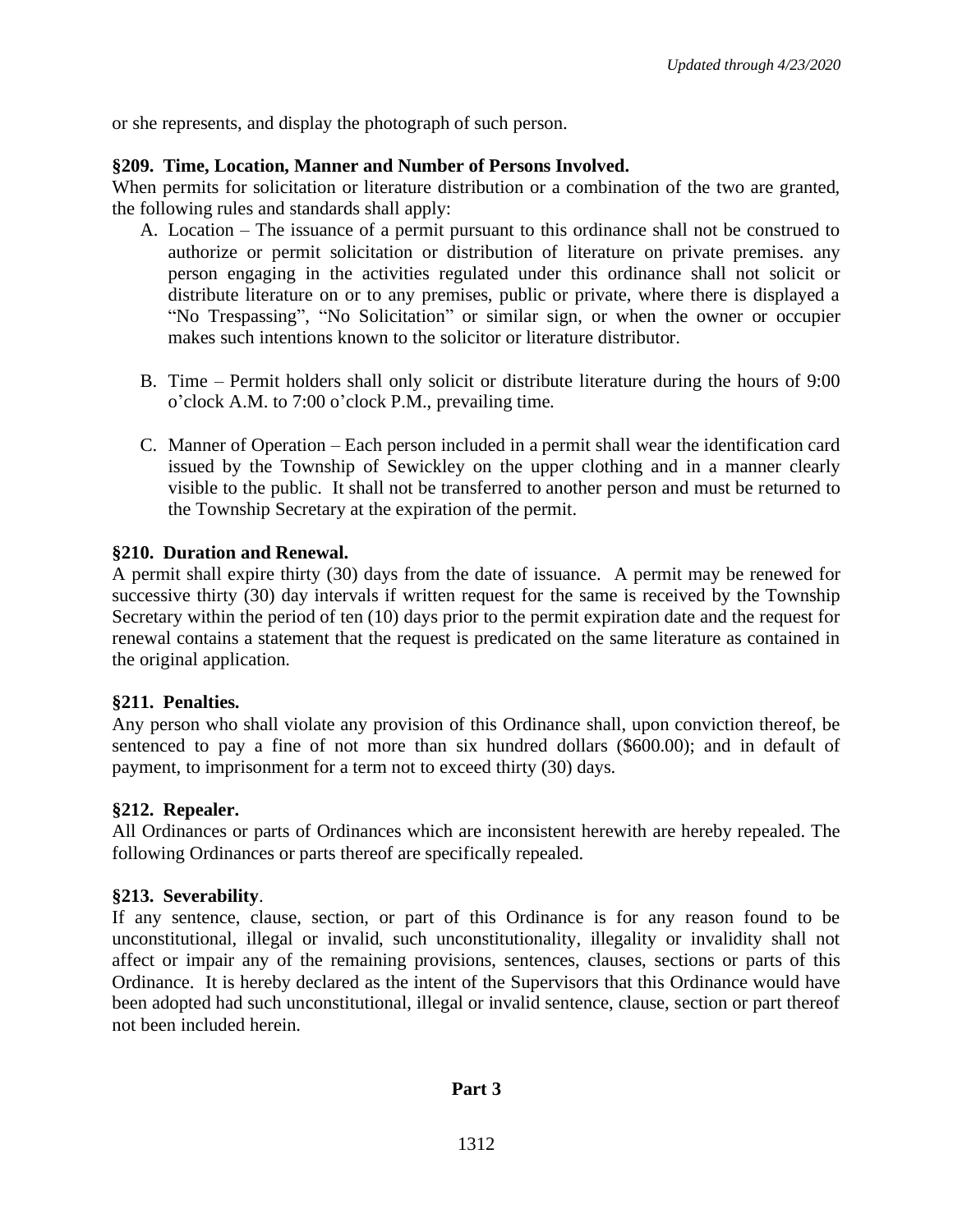### **Regulation of Transient Businesses**

### **§301. Definitions.**

- A. As used in this Ordinance, the following terms shall have the means indicated, unless a different meaning clearly appears from the context:
	- 1. LEGAL HOLIDAY New Year's Day, Memorial Day, Independence Day, Labor Day, Thanksgiving Day, and Christmas.
	- 2. PERSON any natural person, partnership, association, corporation, or other legal entity.
	- 3. TRANSIENT RETAIN BUSINESS the activity of:
		- a. engaging in peddling, soliciting, or taking orders, either by sample or otherwise, for any goods, wares, or merchandise upon any street, alley, sidewalk or public ground, or from house to house, within the Township of Sewickley; or
		- b. selling, soliciting, or taking orders for any goods, wares, or merchandise, from a fixed location within the Township of Sewickley, on a temporary basis, which shall include, but not be limited to, such activities conducted at the time of special occasions or celebrations, for seasonal purposes, or for yearly holidays.
- B. When used in this Ordinance, and unless the context clearly indicates the contrary, the singular shall include the plural; the plural shall include the singular; and the masculine shall include the feminine and the neuter.

#### **§302. License Required; Conditions of Issuance; Fee.**

No person shall engage in any transient retail business within the Township of Sewickley without first having obtained from the Township Secretary, a license, for which a fee, which shall be for the use of the Township of Sewickley, shall be charged, established pursuant to a Resolution of the Supervisors.

## **§303. Exceptions.**

No license fee shall be charged:

- A. to farmers selling their own produce;
- B. for the sale of goods, wares, and merchandise, donated by the owners thereof, the proceeds whereof are to be applied to any charitable or philanthropic purpose;
- C. to any manufacturer or producer in the sale of bread and bakery products, meat and meat products, or milk and milk products;
- D. to children under the age of eighteen (18) years who take orders for and deliver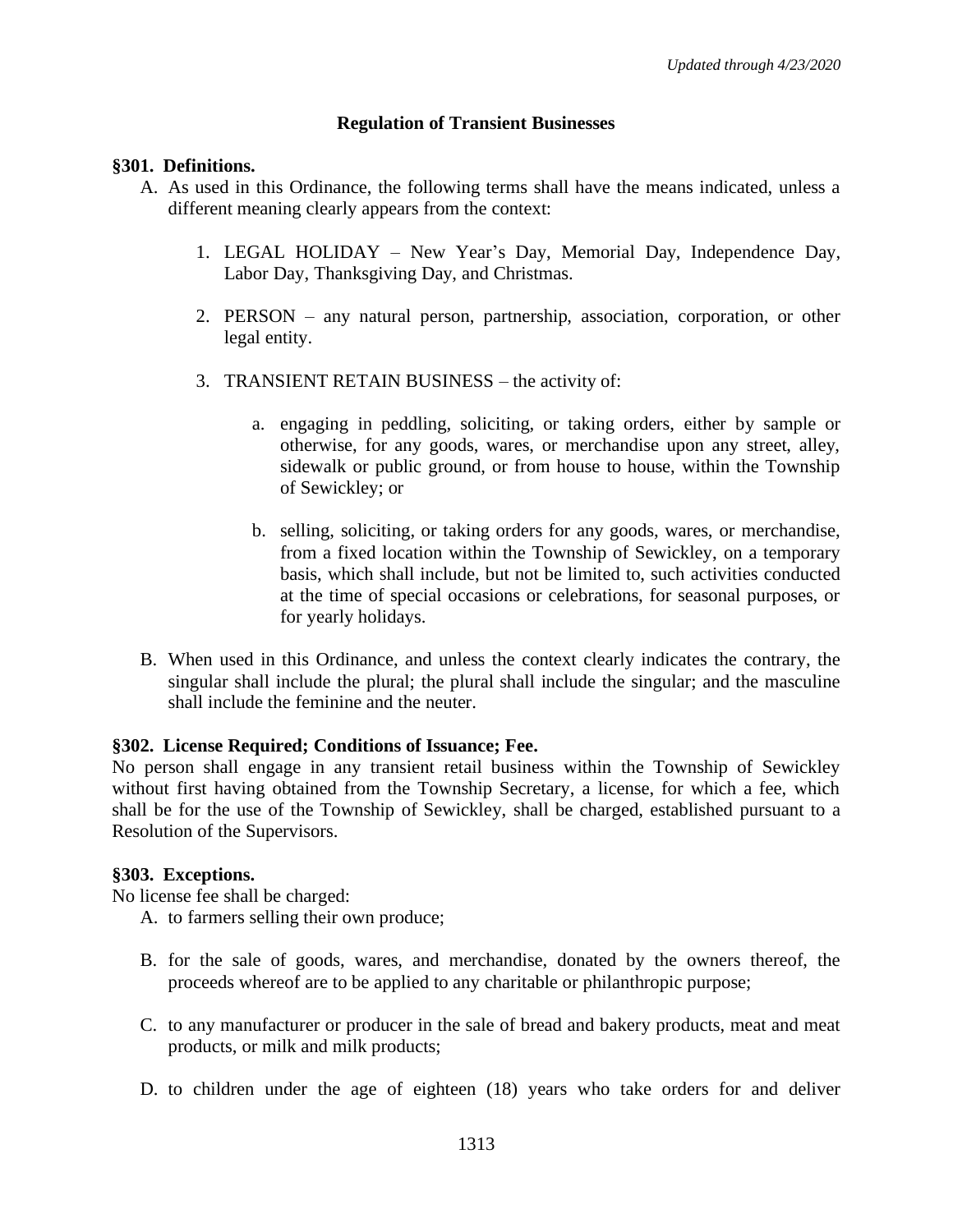newspapers, greeting cards, candy, bakery products, and the like, or who represent the Boy Scouts or Girl Scouts or similar organizations;

- E. to any honorably discharged member of any of the armed services who complies with the Act of 1867, April 8, P. L. 50, 60 P.S. Section 61 (1982), hereafter amended, supplemented, modified or reenacted by the General Assembly of Pennsylvania, and who procures from the Prothonotary a certificate in pursuance of the Act of 1867;
- F. to the seeking or taking of orders by insurance agents or brokers licensed under the insurance laws of the Commonwealth of Pennsylvania;
- G. to any person who has complied with the provisions of the "Solicitation of Funds for Charitable Purposes Act", of the Commonwealth of Pennsylvania, as hereafter amended, supplemented, modified or reenacted by the General Assembly of Pennsylvania; or
- H. for taking orders for merchandise, by sample, from dealers or merchants for individuals or companies who pay a license or business privilege tax at their chief place of business.

But all persons exempted hereby from the payment of the license fee shall be required to register with the Township Secretary and obtain a license without fee; provided, any person dealing in one or more of the above mentioned exempted categories, and dealing with other goods, wares, or merchandise not so exempted, shall be subject to the payment of the license fee fixed by this section for his activities in connection with the sale of goods, wares, and merchandise not in such exempted categories. Provided further, the Township Secretary may similarly exempt from payment of the license fee, but not from registering with him, persons working without compensation and selling goods, wares, or merchandise for the sole benefit of any nonprofit corporation. Provided further: every license issued under the provisions of this ordinance shall be issued on an individual basis to any person or persons engaging in such business; every individual shall obtain a separate license, issued to him in his name, and the license fee hereby imposed shall be applicable to every such individual license, except that a representative of charitable organization may obtain licenses for the applicants.

## **§304. License Application.**

Every person desiring a license under this ordinance shall first make application to the Township Secretary for such license. The applicant shall state:

- A. His criminal record, if any;
- B. Name and address of the person by whom he is employed;
- C. Type of goods, wares, and merchandise he wishes to deal with in such transient retail business;
- D. Length of time for which license is to be issued;
- E. Type and license number of the vehicle to be used, if any.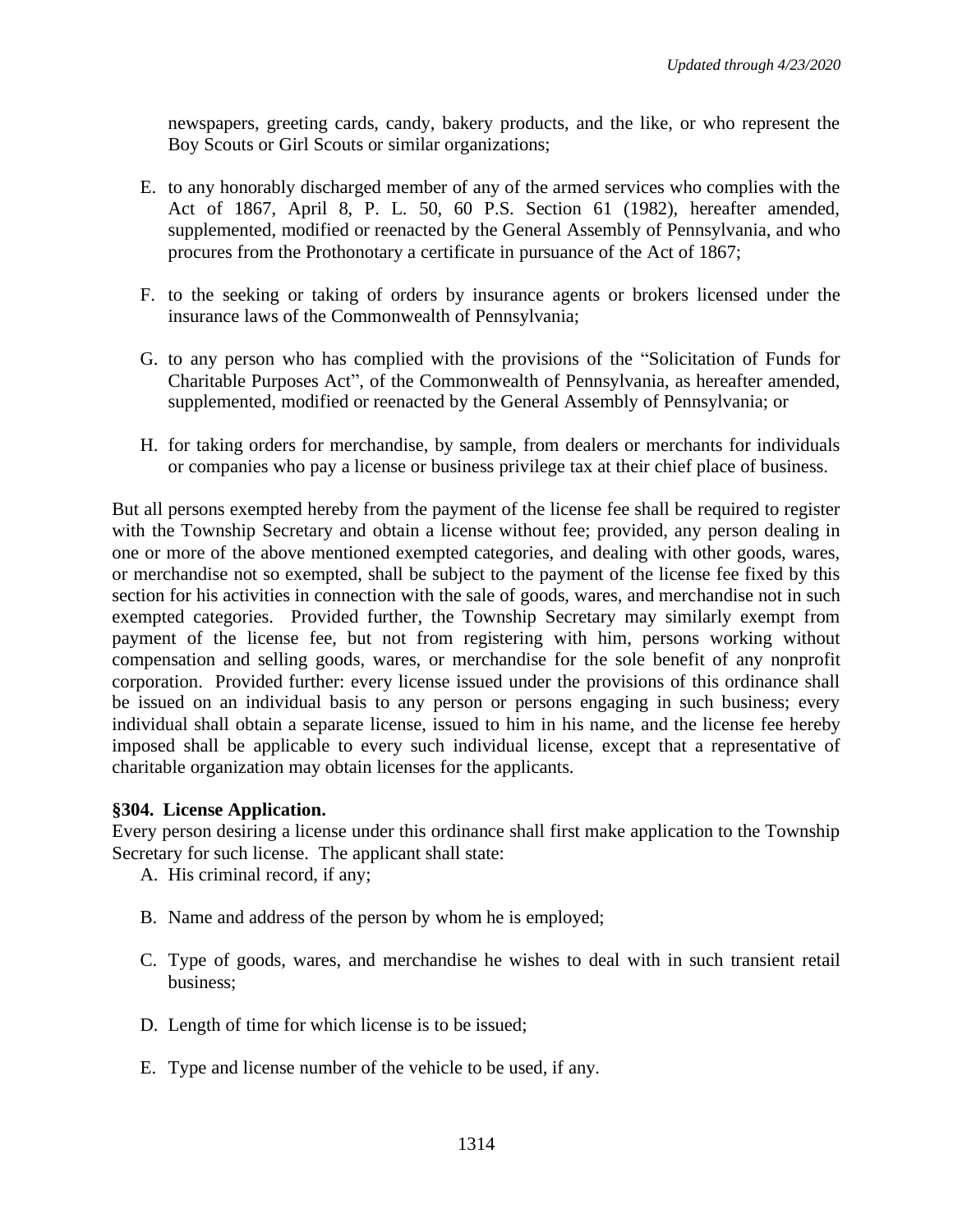## **§305. Issuance of License; Custody, Display and Exhibit.**

Upon receipt of such application and the prescribed fee, the Township Secretary, if he shall find such application in order, shall issue the license required under this Ordinance. Such license shall contain the information required to be given on the application therefore. Every license holder shall carry such license upon his person if engaged in transient retail business from house to house or upon any of the streets, alleys, sidewalks, or public grounds, or shall display such license at the location where he shall engage in such business if doing so at a fixed location. He shall exhibit such license, upon request, to all police officers, municipal officials, and citizens or residents of the Township of Sewickley.

## **§306. Prohibited Acts.**

No person in any transient retail business shall:

- A. Sell any product or type of product not mentioned in his license;
- B. Hawk or cry his wares upon any of the streets, alleys, sidewalks, or public grounds in the Township of Sewickley;
- C. When operating from a vehicle, stop or park such vehicle upon any of the streets or alleys in the Township of Sewickley for longer than necessary in order to sell therefrom to persons residing or working in the immediate vicinity;
- D. Park any vehicle upon any of the streets or alleys in the Township of Sewickley for the purpose of sorting, rearranging, or cleaning any of his goods, wares, or merchandise or of disposing of any carton, wrapping material, or stock, wares or foodstuffs which have become unsalable through handling, age or otherwise;
- E. Engage in any business activity, except by prior appointment, at any time on a Sunday or legal holiday or at any time before 9:00 A.M. or after 7:00 P.M., prevailing time, on any day of the week or other than a Sunday or legal holiday.
- F. Approach, contact or enter onto any property or premises, public or private where there is displayed a "No Trespassing", "No Solicitation" or similar sign, or when the owner or occupier makes such intentions known to the licensee.

#### **§307. Supervision; Records and Reports.**

The Township Secretary shall supervise the activities of all persons holding licenses under this Ordinance. He shall keep a record of all licenses issued hereunder and shall make a report thereof each month to the Supervisors.

#### **§308. Denial, Suspension and Revocation of License; Appeal.**

The Township Secretary is hereby authorized to deny, suspend or revoke any license issued under this Ordinance for violation of any provisions of this Ordinance, or for giving false information upon any application for a license hereunder. Appeals from any suspension, revocation or denial of a license may be made to the Supervisors at any time within ten (10) days after such suspension, revocation or denial and a hearing shall be held within thirty (30) days of the petition for appeal. No part of a license fee shall be refunded to any person whose license